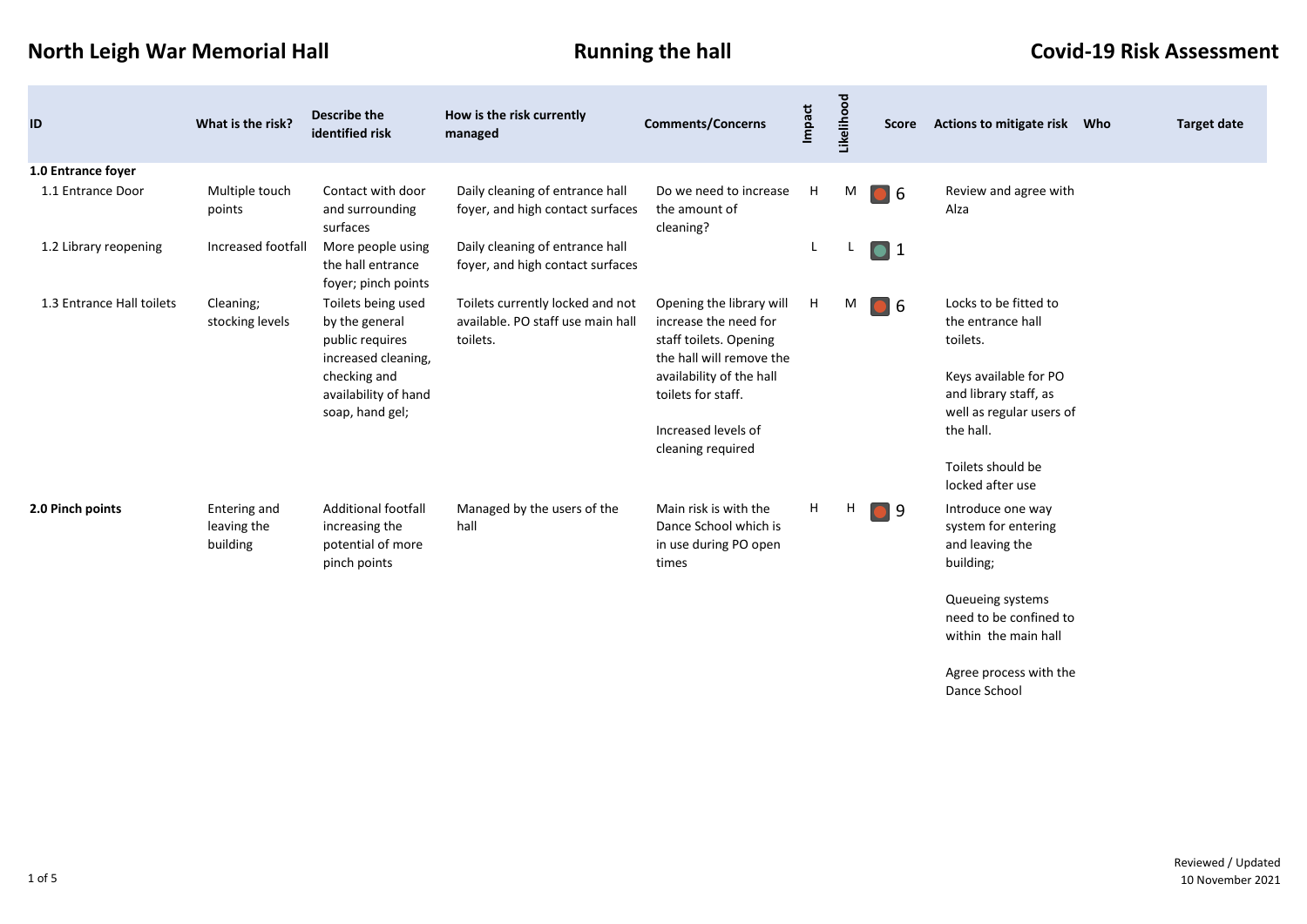# **North Leigh War Memorial Hall Running the hall Covid-19 Risk Assessment**

| ID                     | What is the risk?                          | <b>Describe the</b><br>identified risk                                | How is the risk currently<br>managed                             | <b>Comments/Concerns</b>                                                                                                                                                       | Impact | Likelihood | <b>Score</b>     | <b>Actions to mitigate risk</b>                                                                               | Who | <b>Target date</b> |
|------------------------|--------------------------------------------|-----------------------------------------------------------------------|------------------------------------------------------------------|--------------------------------------------------------------------------------------------------------------------------------------------------------------------------------|--------|------------|------------------|---------------------------------------------------------------------------------------------------------------|-----|--------------------|
| 3.0 Ventilation        | Limited<br>ventilation in the<br>main hall | Natural ventilation<br>limited to roof<br>vents, and opening<br>doors | Opening roof vents and doors<br>to the outside of the building   | Ventilation for exercise<br>classes;<br>reliant on window roof<br>vents being open along<br>with the side fire exit,<br>kitchen and bar doors;<br>Security risks;              | H      | н          | $\bullet$ 9      | Increase airflow<br>through forced<br>ventilation;<br>Reduced class sizes if<br>necessary                     |     |                    |
| 4.0 Furnishings        | Tables, chairs<br>and curtains             | Virus transmission<br>from the users of<br>the hall                   | Cleaning by the hall users                                       | Child protection risks<br>Reliant on users<br>cleaning what they<br>have used/touched;<br>Additional time<br>required for users to be<br>able to clean before<br>and after use | M      | M          | $\bullet$ 4      | Agree on cleaning<br>procedures with hall<br>users;<br>remove or tie back<br>curtains and cover in<br>plastic |     |                    |
| 5.0 Small meeting room | Used by Dance<br>School                    | Room too small with<br>poor ventialtion                               | Currently designated as the<br>Covide-19 first-aid room.         | Small meeting room<br>limited use                                                                                                                                              | L.     |            | $\bullet$ 1      | Agree with Dance<br>School                                                                                    |     |                    |
| 6.0 Kitchen            | Use by hall users<br>and PO                | Increase use,<br>increases potential<br>for transmission of<br>virus  | Cleaning by the hall users                                       | Additional daily<br>cleaning in place                                                                                                                                          | M      | M          | 04               | Agreement with the<br>hall users on correct<br>processes and<br>procedures for<br>cleaning                    |     |                    |
| 7.0 Hall toilets       | Occupancy                                  | Limiting the use of<br>the toilets to one<br>person at a time         | Signage limiting occupancy of<br>toilets to one person at a time | Envourage hall users to<br>enforce this policy                                                                                                                                 | L.     | M          | $\blacksquare$ 2 |                                                                                                               |     |                    |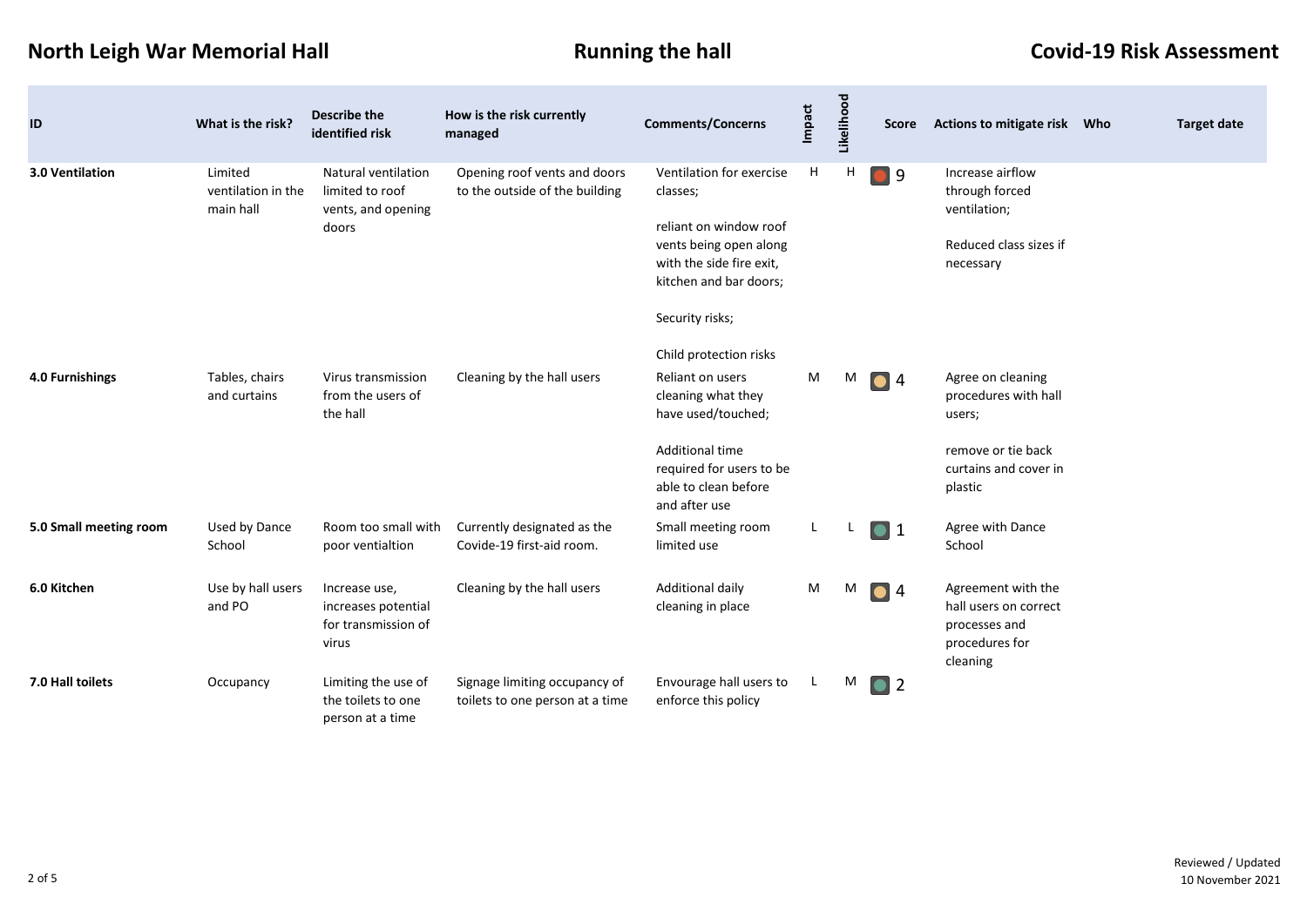## **North Leigh War Memorial Hall Running the hall Covid-19 Risk Assessment**

| ID               | What is the risk?                                         | Describe the<br>identified risk                                                                 | How is the risk currently<br>managed   | <b>Comments/Concerns</b> | ぜ<br>o. | kelih<br>$\sim$ | <b>Score</b> | <b>Actions to mitigate risk</b> | Who | <b>Target date</b> |
|------------------|-----------------------------------------------------------|-------------------------------------------------------------------------------------------------|----------------------------------------|--------------------------|---------|-----------------|--------------|---------------------------------|-----|--------------------|
| 8.0 Youth Centre | Pinch points with<br>Youth Club using<br>the side passage | Not possible to<br>maintain social<br>distancing with two<br>way traffic on the<br>side passage | Social distancing wherever<br>possible |                          |         |                 | M 0 2        |                                 |     |                    |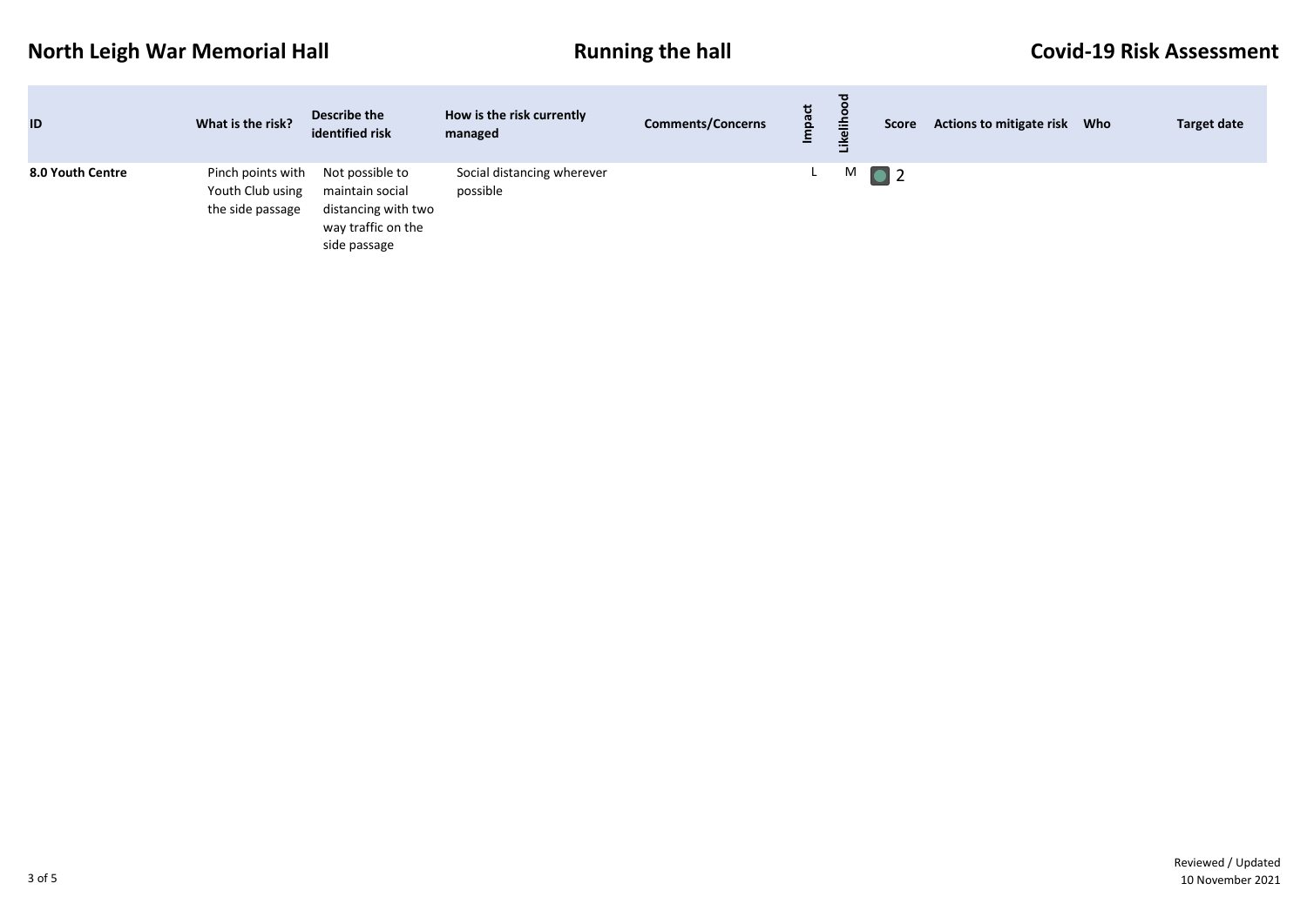## **North Leigh War Memorial Hall Covid -19 protection Covid-19 Risk Assessment**

**College** 

| ID                                               | What is the risk?                           | <b>Describe the</b><br>identified risk                                                                                      | How is the risk currently<br>managed                                                            | <b>Comments/Concerns</b>                                                                                                                                                                                                                             | Impact | Likelihood | <b>Score</b>                | Actions to mitigate risk Who                                                                                                                                                            |                                         | <b>Target date</b> |
|--------------------------------------------------|---------------------------------------------|-----------------------------------------------------------------------------------------------------------------------------|-------------------------------------------------------------------------------------------------|------------------------------------------------------------------------------------------------------------------------------------------------------------------------------------------------------------------------------------------------------|--------|------------|-----------------------------|-----------------------------------------------------------------------------------------------------------------------------------------------------------------------------------------|-----------------------------------------|--------------------|
| 1.0 Cleaning                                     | Increased use<br>of the hall                | Increasing the<br>likelihood of virus<br>transmission from<br>hall users.                                                   | Daily cleaning of the entrance<br>foyer, including all high touch<br>surfaces.                  |                                                                                                                                                                                                                                                      | L      | M          | $\bullet$ 2                 | Hall will be cleaned daily.<br>Hall users accept the C19<br>Special Conditions of<br>hire, which details their<br>cleaning responsibilities.                                            |                                         |                    |
| 2.0 Hand gel stations                            | Transmission of<br>the virus                | Increased volume<br>of footfall<br>increases contact<br>with high touch<br>points; doors,<br>handles, switches;<br>$\cdots$ | Daily cleaning of the entrance<br>foyer                                                         | Hand gel stations at<br>the hall entrance, and<br>exit:<br>Regular monitoring to<br>make sure that the<br>gel stations are<br>working;<br>Process for users to<br>alert when there is a<br>problem; provision of<br>an alternative<br>solution until |        | M          | $\overline{2}$<br>$\bullet$ | Purchase hand gel<br>stations; locate at the<br>entrance to the hall and<br>near the hall toilets / fire<br>exit.<br>Check gel levels and<br>operation daily when<br>cleaning the hall. | Alza to check<br>and monitior<br>daily. |                    |
| 3.0 Bins<br>Catch it<br><b>Bin it</b><br>Kill it | Emptying                                    | Safe emptying and<br>disposal of the bin<br>contents                                                                        | Regular emptying of bins.<br>PPE to be worn.                                                    | Advise hall users of<br>their responsibilites in<br>keeping bins emptied.                                                                                                                                                                            | L      | M          | $\overline{2}$<br>$\bullet$ | Display posters; provide PB and Alza<br>bins; advise hall users<br>what they need to do;<br>define prcedure with hall<br>cleaner.                                                       |                                         |                    |
| 4.0 Signs                                        | Clear direction<br>to users of the<br>hall. | Clear direction on<br>government<br>guidance, and hall<br>processes and<br>procedures                                       | Signs positioned around the<br>hall<br>Activity leader responsible for<br>managing their users. |                                                                                                                                                                                                                                                      |        | M          | $\overline{2}$<br>$\bullet$ | Identify and display all<br>relevant signs; provide<br>clear guidance to hall<br>users                                                                                                  | PB                                      |                    |